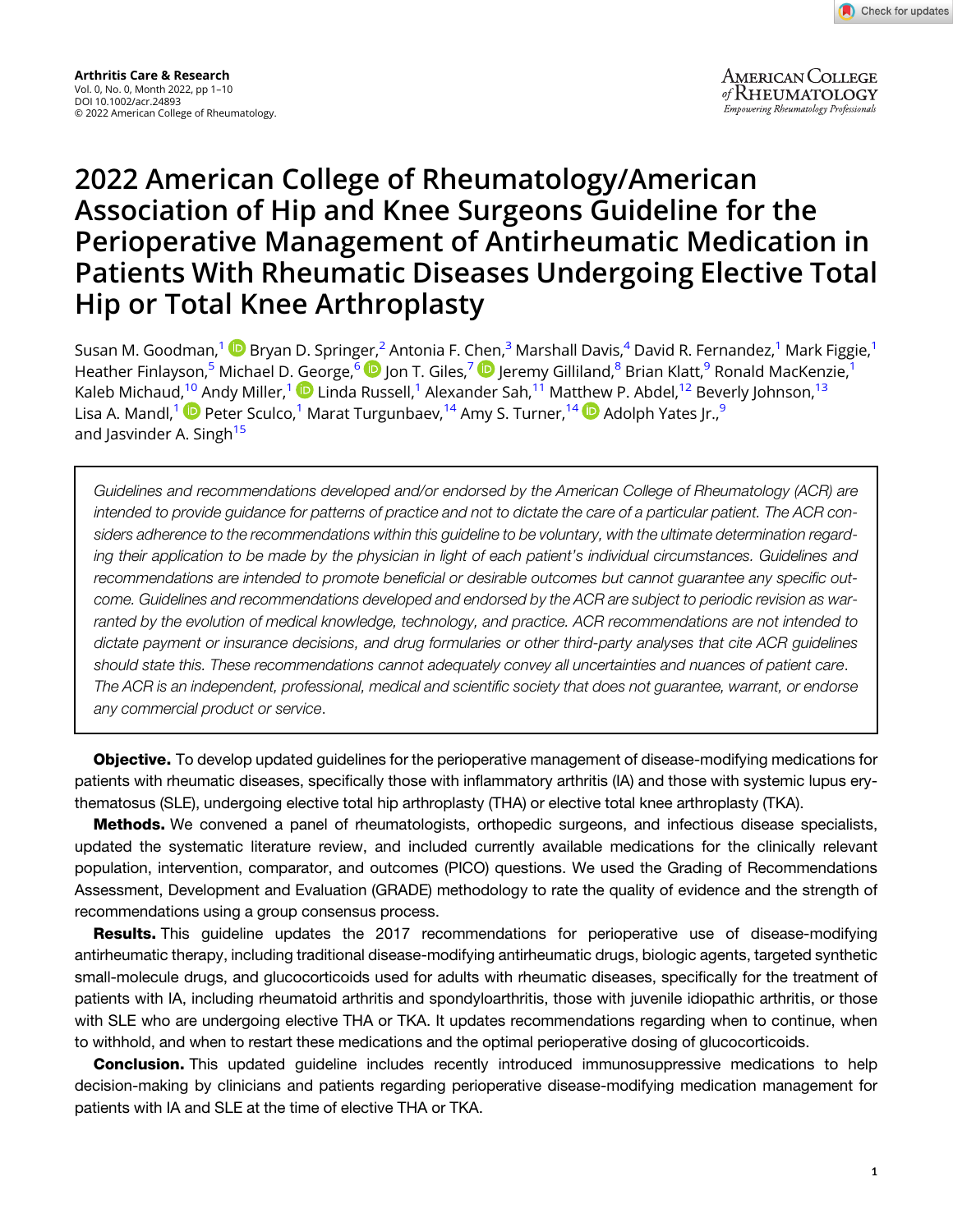#### INTRODUCTION

Advances in antirheumatic therapy have led to remarkable improvements in treatment and quality of life for people with rheumatic musculoskeletal diseases (RMDs); however, total hip arthroplasty (THA) and total knee arthroplasty (TKA) remain a mainstay of treatment among RMD patients with advanced symptomatic joint damage, most frequently those with inflammatory arthritis (IA), including spondylarthritis (SpA), rheumatoid arthritis (RA), or psoriatic arthritis (PsA), and those with systemic lupus erythematosus (SLE) (1–[7](#page-8-0)). THA and TKA are successful procedures that improve mobility and decrease pain for people with RMD and end-stage arthritis. However, the risk of superficial and deep periprosthetic joint infection (PJI), a devastating complication, is increased after surgery in people with RMD, and avoiding infection is a top priority for them: patients with RA have a 50% increased risk of PJI compared to those with osteoarthritis [\(8,9](#page-8-0)). A panel of patients with RA was convened in 2017 prior to the publication of the American College of Rheumatology/American Association of Hip and Knee Surgeons (ACR/AAHKS) perioperative guideline and clearly stated that any risk of infection, while rare, was much more significant to them than the possibility of a postoperative flare, despite flares reported in >60% of patients after surgery [\(8,10](#page-8-0)–12). Recommendations regarding perioperative management of antirheumatic medications in the 2017 ACR/ AAHKS guideline need updating to include drugs introduced in the interim, as well as review of more recent relevant publications.

The optimal strategy for perioperative medication management remains unknown, but antirheumatic therapy is a readily modifiable risk factor for infection, whereas other risk factors for adverse outcomes, including disease activity or severity or longterm glucocorticoid (GC) use, may not be modifiable ([13](#page-8-0)–15). The ACR systematically updates guidelines every 5 years; therefore, to update the 2017 perioperative medication management guideline, the ACR and AAHKS convened a panel of rheumatologists, orthopedic surgeons, and infectious disease specialists and conducted a systematic review of the new literature published since the last guideline, adding new medications to those

previously available, although direct applicable evidence remains sparse in the literature. This guideline applies to management of antirheumatic medication for adult patients with IA, including those with RA, SpA, PsA, or ankylosing spondylitis (AS), adults with juvenile idiopathic arthritis (JIA), and adult patients with SLE undergoing elective THA or TKA.

Given the increased infection risk seen in patients with IA and patients with SLE undergoing these procedures, the existing evidence base used to guide our recommendations, the time afforded by these elective procedures to manage medications, and the fre-quent use of these procedures in patients with IA or SLE [\(4,6,16\)](#page-8-0). we have restricted our recommendations to those undergoing either THA or TKA. A guideline cannot address all clinical situations and scenarios but seeks to provide recommendations for commonly encountered clinical problems.

While the principles surrounding these recommendations may be extrapolated and applied to other surgical procedures, it should be noted that the evidence and consensus used to inform this guideline were drawn primarily from orthopedic literature. As in the prior version, this guideline does not address indications for THA or TKA, medical decisions unrelated to antirheumatic drug therapy, the choice of the implant, the surgical approach, or the perioperative evaluation and management of concurrent disease, such as that affecting the cervical spine of patients with RA. Although routine perioperative care and preoperative optimization for patients with RA, SpA, JIA, or SLE include assessing risk of venous thromboembolism and major acute coronary events [\(17,18\)](#page-8-0), this guideline does not address cardiac risk assessment or perioperative venous thromboembolism prophylaxis, as both are covered in existing guidelines ([19](#page-8-0)–22). The goal of this updated guideline is to provide optimal support for clinicians and patients making decisions regarding medication management at the time of elective THA or TKA surgery.

## METHODS

This guideline was developed following the ACR guideline development process and in accordance with ACR policies guiding

Author disclosures are available at [https://onlinelibrary.wiley.com/action/](https://onlinelibrary.wiley.com/action/downloadSupplement?doi=10.1002%2Facr.24893&file=acr24893-sup-0001-Disclosureform.pdf) [downloadSupplement?doi=10.1002%2Facr.24893&](https://onlinelibrary.wiley.com/action/downloadSupplement?doi=10.1002%2Facr.24893&file=acr24893-sup-0001-Disclosureform.pdf)file=acr24893-sup-0001- [Disclosureform.pdf](https://onlinelibrary.wiley.com/action/downloadSupplement?doi=10.1002%2Facr.24893&file=acr24893-sup-0001-Disclosureform.pdf).

The article is published simultaneously in Arthritis & Rheumatology and Journal of Arthroplasty.

Supported by the American College of Rheumatology and the American Association of Hip and Knee Surgeons.

<sup>&</sup>lt;sup>1</sup>Susan M. Goodman, MD, David R. Fernandez, MD, PhD, Mark Figgie, MD, MBA, Ronald MacKenzie, MD, Andy Miller, MD, Linda Russell, MD, Lisa A. Mandl, MD, MPH, Peter Sculco, MD: Hospital for Special Surgery, Weill Cornell Medicine, New York, New York; <sup>2</sup>Bryan D. Springer, MD: OrthoCarolina Hip and Knee Center, Charlotte, North Carolina; <sup>3</sup>Antonia F. Chen, MD, MBA: Brigham and Women's Hospital, Boston, Massachusetts; <sup>4</sup>Marshall Davis: US Department of Defense, Tucson, Arizona; <sup>5</sup>Heather Finlayson, MS, PA-C: Multispecialty Physician Partners, LLC, Colorado Arthritis Associates, Lakewood, Colorado; <sup>6</sup>Michael D. George, MD, MSCE: University of Pennsylvania, Philadelphia; <sup>7</sup>Jon T. Giles, MD, MPH: Columbia University, New York, New York;  $^8$ Jeremy Gilliland, MD: University of Utah and Veterans Affairs Medical Center, Salt Lake City; <sup>9</sup>Brian Klatt, MD, Adolph Yates, Jr., MD: University of Pittsburgh Medical Center, Pittsburgh, Pennsylvania; <sup>10</sup>Kaleb Michaud, PhD: University

of Nebraska Medical Center, Omaha, Nebraska, and Forward Databank, Wichita, Kansas; 11Alexander Sah, MD: Sah Orthopaedic Associates, Institute for Joint Restoration, Freemont, California; <sup>12</sup>Matthew P. Abdel, MD: Mayo Clinic, Rochester, Minnesota; <sup>13</sup>Beverly Johnson, MD, MSc: Albert Einstein College of Medicine, Bronx, New York; <sup>14</sup>Marat Turgunbaev, MD, MPH, Amy S. Turner: American College of Rheumatology, Atlanta, Georgia; <sup>15</sup>Jasvinder A. Singh, MD, MPH: University of Alabama at Birmingham and Veterans Affairs Medical Center, Birmingham, Alabama.

Drs. Goodman, Springer, Yates, and Singh contributed equally to this work.

Address correspondence to Susan M. Goodman, MD, Hospital for Special Surgery, 535 East 70th Street, 5th Floor, New York, NY 10021. Email: [goodmans@hss.edu.](mailto:goodmans@hss.edu)

Submitted for publication February 9, 2022; accepted in revised form April 7, 2022.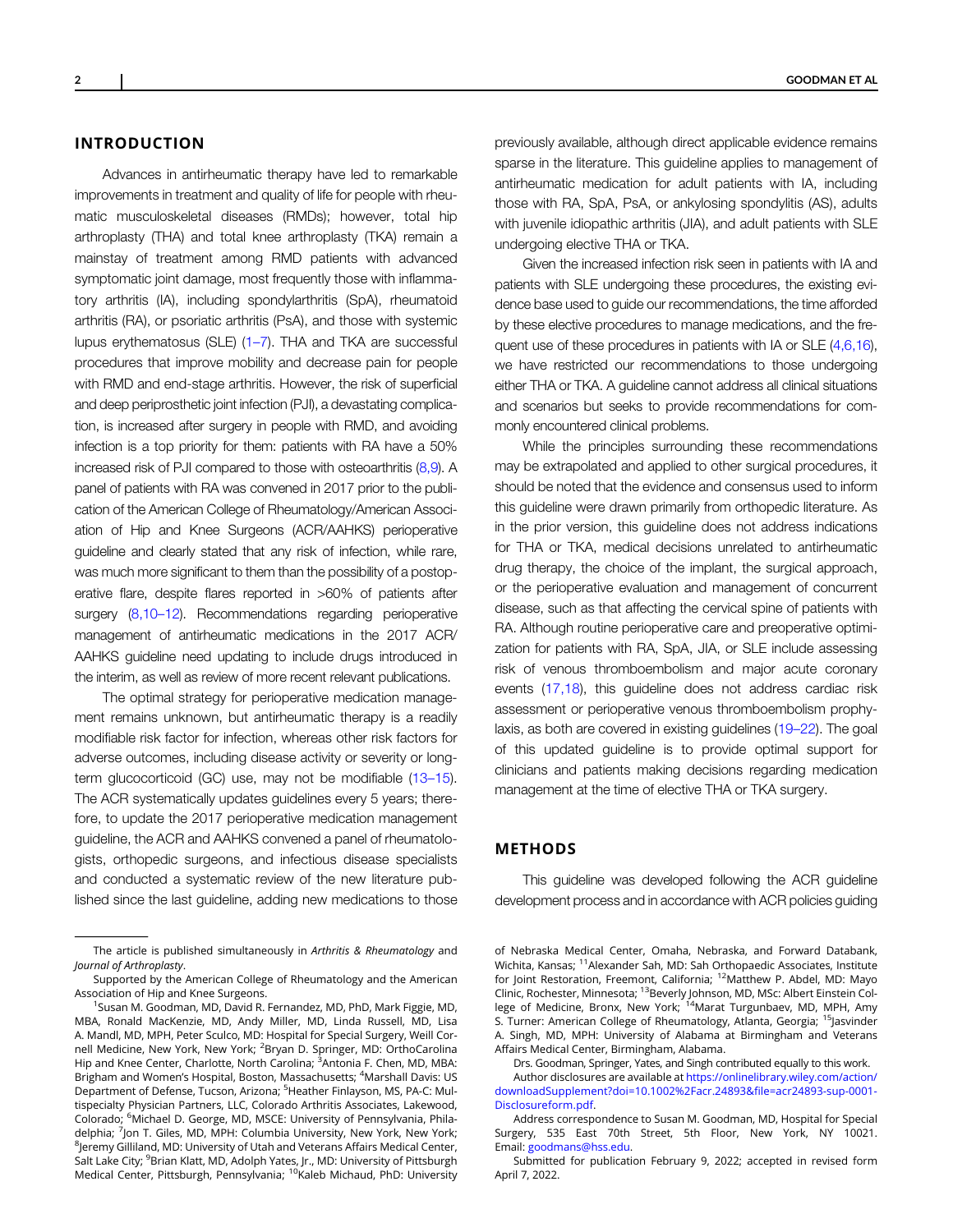#### <span id="page-2-0"></span>Table 1. Populations included in this guideline\*

Adults age ≥18 years diagnosed with RA, SpA, including AS and PsA, JIA, or SLE who are deemed to be appropriate surgical candidates, are undergoing elective THA or TKA, and who are receiving antirheumatic drug therapy at the time of surgery All patients carrying the above diagnoses without restriction to those meeting classification criteria SLE includes patients with severe or not severe SLE, defined as follows Severe SLE: currently treated (induction or maintenance) for severe organ manifestations: lupus nephritis, CNS lupus,

severe hemolytic anemia (hemoglobin <9.9 gm/dl), platelets <50,000, vasculitis (other than mild cutaneous vasculitis), including pulmonary hemorrhage, myocarditis, lupus pneumonitis, severe myositis (with muscle weakness, not just high enzymes), lupus enteritis (vasculitis), lupus pancreatitis, cholecystitis, lupus hepatitis, protein-losing enteropathy, malabsorption, orbital inflammation/myositis, severe keratitis, posterior severe uveitis/retinal vasculitis, severe scleritis, optic neuritis, anterior ischemic optic neuropathy (derived from the SELENA–SLEDAI flare index and the BILAG 2004 index) Not severe SLE: not currently treated for above manifestations

\* RA = rheumatoid arthritis; SpA = spondyloarthritis; AS = ankylosing spondylitis; PsA = psoriatic arthritis; JIA = juvenile idiopathic arthritis; SLE = systemic lupus erythematosus; THA = total hip arthroplasty; TKA = total knee arthroplasty; CNS = central nervous system; SELENA–SLEDAI = Safety of Estrogens in Lupus Erythematosus National Assessment version of the Systemic Lupus Erythematosus Disease Activity Index; BILAG = British Isles Lupus Assessment Group.

management of conflicts of interest and disclosures ([https://www.](https://www.rheumatology.org/Practice-Quality/Clinical-Support/Clinical-Practice-Guidelines) [rheumatology.org/Practice-Quality/Clinical-Support/Clinical-Practi](https://www.rheumatology.org/Practice-Quality/Clinical-Support/Clinical-Practice-Guidelines) [ce-Guidelines](https://www.rheumatology.org/Practice-Quality/Clinical-Support/Clinical-Practice-Guidelines)), which includes Grading of Recommendations, Assessment, Development and Evaluations (GRADE) methodology and a framework for developing and presenting evidence [\(23,24\)](#page-8-0) and adheres to Appraisal of Guidelines for Research and Evaluation (AGREE) criteria [\(25](#page-8-0)). The process for updating the 2017 guidelines began in 2021 [\(26](#page-8-0)). The populations included in this guideline are defined in Table 1 and are unchanged. Table [2](#page-3-0) contains a list of the included drugs, along with their dosing intervals (reflecting the duration of effect), with the drugs newly added for this 2022 update denoted with footnotes. Brand names were used for newer medications that are likely to be unfamiliar to some orthopedists. Supplementary Appendix 1, available on the Arthritis Care & Research website at [http://onlinelibrary.wiley.com/doi/](https://doi.org/10.1002/acr.24893) [10.1002/acr.24893](https://doi.org/10.1002/acr.24893), includes a detailed description of the methods. Briefly, 3 teams were formed: a Core Leadership Team, a Literature Review Team, and a Voting Panel. The Core Leadership Team (SMG, BDS, AY, and JAS) confirmed that the population, intervention, comparator, and outcomes (PICO) questions would be the same as the ones used for the 2017 guideline, with updated medication lists to include any therapies approved for use in the US as of August 26, 2021, the stop date of our literature review (see Table [2](#page-3-0) for medication list and Supplementary Appendix 2, available on the Arthritis Care & Research website at [http://](https://doi.org/10.1002/acr.24893) [onlinelibrary.wiley.com/doi/10.1002/acr.24893](https://doi.org/10.1002/acr.24893), for the PICO list, including outcomes; see Supplementary Appendices 3 and 4,

available at [http://onlinelibrary.wiley.com/doi/10.1002/acr.24893,](http://onlinelibrary.wiley.com/doi/10.1002/acr.24893) for the search strategies and study selection process, respectively).

The Literature Review Team performed updates of the systematic literature review for each PICO, graded the quality of evidence (high, moderate, low, very low), and produced the evidence report (see Supplementary Appendix 5, available on the Arthritis Care & Research website at [http://onlinelibrary.wiley.](https://doi.org/10.1002/acr.24893) [com/doi/10.1002/acr.24893\)](https://doi.org/10.1002/acr.24893). The systematic literature review was updated by searching for relevant published literature from March 6, 2016 to August 26, 2021, because the previous systematic literature review for the 2017 guideline was performed from January 1, 1980 through March 6, 2016. Although the updated literature review added to the evidence report, the overall quality of the evidence remained low due to indirect evidence or small numbers of included cases. Because the overall quality of evidence was low, we included a review of the background risk for adverse events associated with THA or TKA in patients with RA, SpA, JIA, or SLE that is independent of use of the medications of interest to give context to our deliberations. Severe SLE is defined in Table 1 and refers to those patients with severe organ manifestations such as nephritis. We did not repeat our search for additional indirect evidence regarding medication risks associated with our drugs of interest; included medications are listed in Table [2](#page-3-0).

The Voting Panel included 2 patients who have undergone arthroplasty surgery and who participated in the 2017 guideline's Patient Panel, one of whom participated in the previous Voting Panel. The panel reviewed evidence summaries from both the 2017 project and this update and discussed and voted on recommendation statements. The recommendation regarding anifrolumab and voclosporin was voted on via email. A recommendation could be either in favor of or against the proposed intervention and either strong or conditional. Consensus required ≥70% agreement on both direction (for or against) and strength (strong or conditional) for each recommendation. Per GRADE methodology, a recommendation is categorized as strong if the panel is very confident that the benefits of an intervention clearly outweigh the harms (or vice versa); a conditional recommendation denotes uncertainty regarding the balance of benefits and harms, such as when the evidence quality is low or very low, or when the decision is more sensitive to individual patient preferences, or when costs are expected to impact the decision. Thus, conditional recommendations refer to decisions in which incorporation of patient preferences is a particularly essential element of decision-making.

Rosters of the Core Leadership Team, Literature Review Team, and Voting Panel are included in Supplementary Appendix 6, available on the Arthritis Care & Research website at [http://onlinelibrary.wiley.com/doi/10.1002/acr.24893](https://doi.org/10.1002/acr.24893). This study did not involve human subjects, and therefore, approval from Human Studies Committees was not required.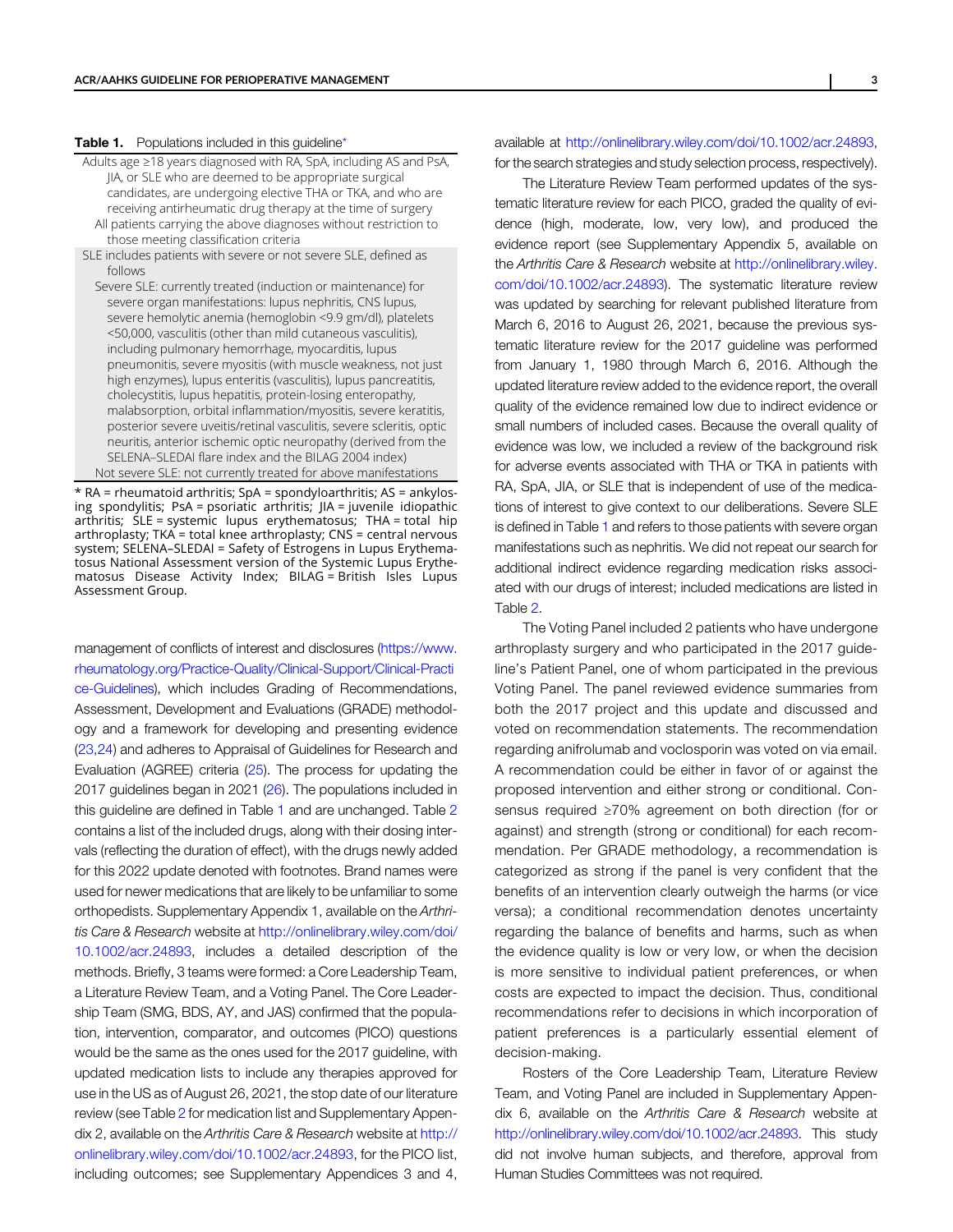<span id="page-3-0"></span>

| Table 2. |  | Medications included in this 2022 guideline update* |
|----------|--|-----------------------------------------------------|
|          |  |                                                     |

|                                                                    | Dosing interval                        | Recommended timing of surgery<br>since last medication dose |
|--------------------------------------------------------------------|----------------------------------------|-------------------------------------------------------------|
| Medications to continue through surgery                            |                                        |                                                             |
| DMARDs: continue these medications through surgery (all patients)  |                                        |                                                             |
| Methotrexate                                                       | Weekly                                 | Anytime                                                     |
| Sulfasalazine                                                      | Once or twice daily                    | Anytime                                                     |
| Hydroxychloroquine                                                 | Once or twice daily                    | Anytime                                                     |
| Leflunomide (Arava)                                                | Daily                                  | Anytime                                                     |
| Doxycycline                                                        | Daily                                  | Anytime                                                     |
| Apremilast (Otezla)                                                | Twice dailyt                           | Anytimet                                                    |
| Severe SLE-specific medications: continue these medications in the |                                        |                                                             |
| perioperative period in consultation with the treating             |                                        |                                                             |
| rheumatologist‡                                                    |                                        |                                                             |
| Mycophenolate mofetil                                              | Twice daily                            | Anytime                                                     |
| Azathioprine                                                       | Daily or twice daily                   | Anytime                                                     |
| Cyclosporine                                                       | Twice daily                            | Anytime                                                     |
| Tacrolimus                                                         | Twice daily (IV and PO)                | Anytime                                                     |
| Rituximab (Rituxan)                                                | IV every 4-6 monthst                   | Month 4-6 <sup>+</sup>                                      |
| Belimumab SC (Benlysta)                                            | Weeklyt                                | Anytimet                                                    |
| Belimumab IV (Benlysta)                                            | Monthlyt                               | Week 4 <sup>+</sup>                                         |
| Anifrolumab (Saphnelo)§                                            | IV every 4 weekst                      | Week 4t                                                     |
| Voclosporin (Lupkynis)§                                            | Twice dailyt                           | Continuet                                                   |
| Medications to withhold prior to surgery                           |                                        |                                                             |
| Biologics: withhold these medications through surgery              |                                        |                                                             |
| Infliximab (Remicade)                                              | Every 4, 6, or 8 weeks                 | Week 5, 7, or 9                                             |
| Adalimumab (Humira)                                                | Every 2 weeks                          | Week 3                                                      |
| Etanercept (Enbrel)                                                | Every week                             | Week 2                                                      |
| Abatacept (Orencia)                                                | Monthly (IV) or weekly (SC)            | Week 5; week 2                                              |
| Certolizumab (Cimzia)                                              | Every 2 or 4 weeks                     | Week 3 or 5                                                 |
| Rituximab (Rituxan)                                                | 2 doses 2 weeks apart every            | Month 7                                                     |
|                                                                    | 4–6 months                             |                                                             |
| Tocilizumab (Actemra)                                              | Every week (SC) or every               | Week 2; week 5                                              |
|                                                                    | 4 weeks (IV)                           |                                                             |
| Anakinra (Kineret)                                                 | Daily                                  | Day 2                                                       |
| IL-17 secukinumab (Cosentyx)                                       | Every 4 weeks                          | Week 5                                                      |
| Ustekinumab (Stelara)                                              | Every 12 weeks                         | Week 13                                                     |
| Ixekizumab (Taltz)§                                                | Every 4 weekst                         | Week 5 <sup>†</sup>                                         |
| IL-23 guselkumab (Tremfya)§                                        | Every 8 weekst                         | Week 9 <sup>+</sup>                                         |
| JAK inhibitors: withhold this medication 3 days prior to surgery#  |                                        |                                                             |
| Tofacitinib (Xeljanz)                                              | Daily or twice dailyt                  | Day 4 <sup>+</sup>                                          |
| Baricitinib (Olumiant)§                                            | Dailyt                                 | Day 4 <sup>+</sup>                                          |
| Upadacitinib (Rinvog)§                                             | Dailyt                                 | Day 4 <sup>+</sup>                                          |
| Not severe SLE: withhold these medications 1 week prior to surgery |                                        |                                                             |
| Mycophenolate mofetil                                              | Twice daily                            | 1 week after last doset                                     |
| Azathioprine                                                       | Daily or twice daily                   | 1 week after last dose                                      |
| Cyclosporine                                                       |                                        | 1 week after last doset                                     |
| Tacrolimus                                                         | Twice daily<br>Twice daily (IV and PO) | 1 week after last doset                                     |
| Rituximab (Rituxan)                                                |                                        | Month 7                                                     |
|                                                                    | Every 4-6 months<br>Monthlyt           | Week 5 <sup>+</sup>                                         |
| Belimumab IV (Benlysta)                                            |                                        |                                                             |
| Belimumab SC (Benlysta)                                            | Weeklyt                                | Week 2†                                                     |

\* Dosing intervals obtained from prescribing information provided online by pharmaceutical companies. Adapted from the 2017 American College of Rheumatology/American Association of Hip and Knee Surgeons guideline [\(26](#page-8-0)). DMARDs = disease-modifying antirheumatic drugs; SLE = systemic lupus erythematosus; IV = intravenous; PO = by mouth; SC = subcutaneous; IL-17 = interleukin-17. † Recommendation that has changed since 2017.

‡ Severe SLE indicates organ-threatening disease.

§ Drug added for 2022 update.

¶ For patients with rheumatoid arthritis, ankylosing spondylitis, psoriatic arthritis, or all SLE for whom antirheumatic therapy was withheld prior to undergoing total joint arthroplasty, antirheumatic therapy should be restarted once the wound shows evidence of healing, any sutures/staples are out, there is no significant swelling, erythema, or drainage, and there is no ongoing nonsurgical site infection, which is typically ~14 days. # Recommendation pertains to infection risk and does not account for risk of cardiac events or venous thromboembolism.

## RESULTS/RECOMMENDATIONS

#### How to interpret the recommendations

1. All recommendations in this guideline are conditional due to the quality of the evidence (see bolded statements in Table [3\)](#page-4-0). A conditional recommendation means that the desirable effects of following the recommendation probably outweigh the undesirable effects, so the course of action would apply to the majority of the patients but may not apply to all patients. Because of this, conditional recommendations are preference sensitive and always warrant a shared decision-making approach. No strong recommendations are made in this guideline, although no recommendation achieved <80% of the vote, and 4 of the votes were unanimous.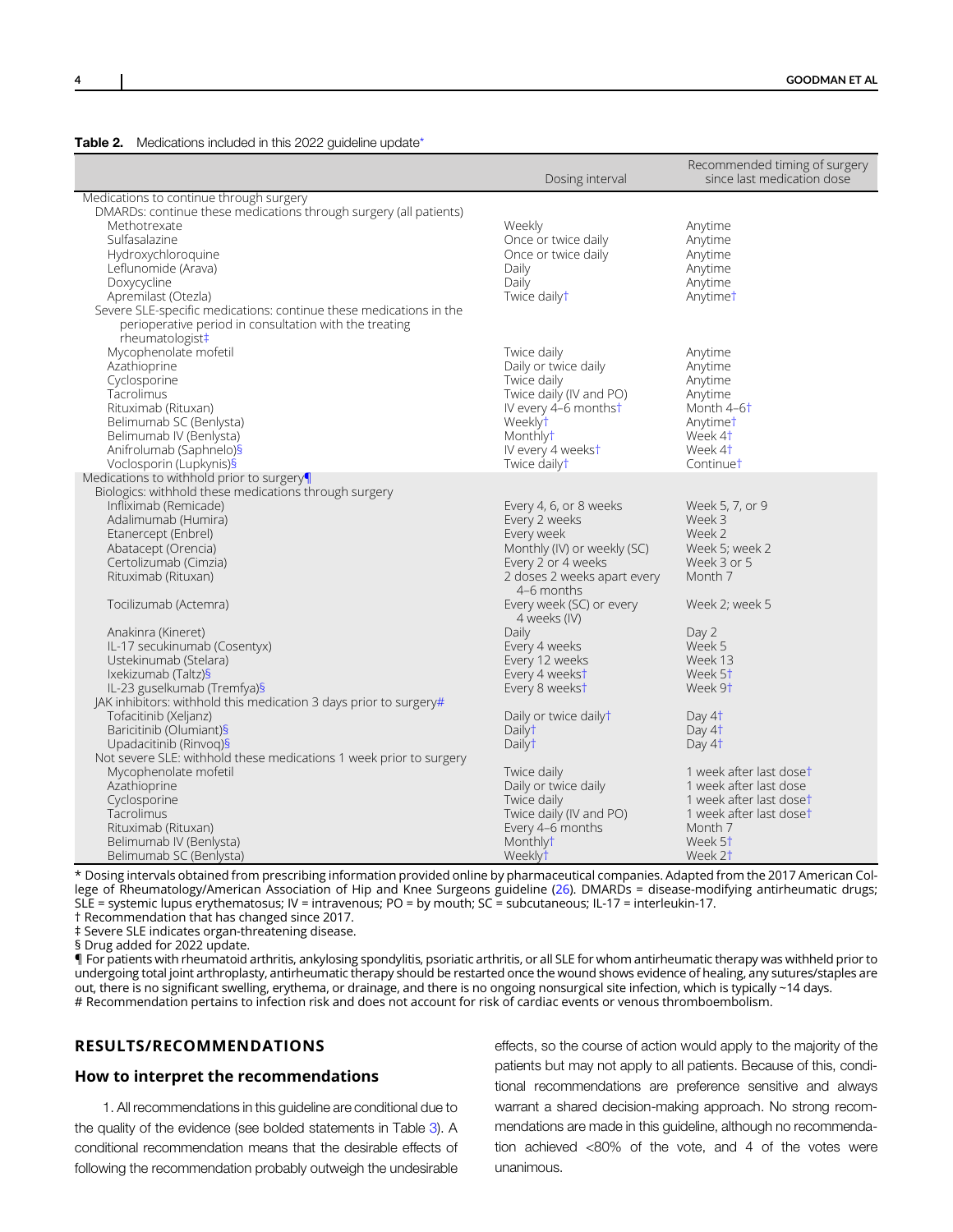<span id="page-4-0"></span>**Table 3.** Recommendations for perioperative management of antirheumatic drug therapy in patients with inflammatory arthritis and those with systemic lupus erythematosus (SLE) undergoing elective total hip arthroplasty (THA) or total knee arthroplasty (TKA)\*

| Recommendation/strength of<br>recommendation                                                                                                                                                                                                                                                                                                                                                                                    | Level of<br>evidence |
|---------------------------------------------------------------------------------------------------------------------------------------------------------------------------------------------------------------------------------------------------------------------------------------------------------------------------------------------------------------------------------------------------------------------------------|----------------------|
| For patients with RA, AS, PsA, JIA, or all SLE<br>undergoing THA or TKA, continuing the usual<br>dosing of the following DMARDs through<br>surgery is conditionally recommended:<br>methotrexate, leflunomide,<br>hydroxychloroquine, sulfasalazine, and/or<br>apremilast. <sup>†</sup>                                                                                                                                         | Low to<br>moderate   |
| For patients with RA, AS, PsA, or JIA undergoing<br>THA or TKA, withholding all biologics, including<br>rituximab, prior to surgery and planning the<br>surgery after the next dose is due is<br>conditionally recommended.                                                                                                                                                                                                     | Low                  |
| For patients with RA, AS, PsA, or JIA undergoing<br>THA or TKA, withholding tofacitinib, baricitinib,<br>and upadacitinib for at least 3 days prior to<br>surgery is conditionally recommended.#                                                                                                                                                                                                                                | Low                  |
| For patients with SLE (not severe) undergoing THA<br>or TKA, withholding the current dose of<br>mycophenolate mofetil, mycophenolic acid,<br>azathioprine, cyclosporine, mizoribine, or<br>tacrolimus 1 week prior to surgery is<br>conditionally recommended.                                                                                                                                                                  | Low                  |
| For patients with SLE (not severe) undergoing THA<br>or TKA, withholding the usual dose of<br>belimumab and rituximab prior to surgery is<br>conditionally recommended.                                                                                                                                                                                                                                                         | Low                  |
| For patients with severe SLE who have been<br>deemed appropriate to undergo THA or TKA,<br>continuing the usual dose of mycophenolate<br>mofetil, mycophenolic acid (Myfortic),<br>azathioprine, mizoribine, cyclosporine, or<br>tacrolimus, anifrolumab, and voclosporin<br>through surgery is conditionally<br>recommended.‡                                                                                                  | Low                  |
| For patients with severe SLE undergoing THA or<br>TKA, continuing belimumab and planning<br>surgery in the last month of the dosing cycle of<br>rituximab is conditionally recommended.#                                                                                                                                                                                                                                        | Low                  |
| For patients with RA, AS, PsA, or all SLE for whom<br>antirheumatic therapy was withheld prior to<br>undergoing TJA, antirheumatic therapy should<br>be restarted once the wound shows evidence of<br>healing, any sutures/staples are out, there is no<br>significant swelling, erythema, or drainage, and<br>there is no ongoing nonsurgical site infection,<br>which is typically ~14 days, is conditionally<br>recommended. | l ow                 |
| For patients with RA, AS, PsA, or all SLE undergoing<br>THA or TKA who are receiving glucocorticoids for<br>their rheumatic condition, continuing their<br>current daily dose of glucocorticoids rather than<br>administering supraphysiologic doses of<br>glucocorticoids on the day of surgery is<br>conditionally recommended.                                                                                               | Low                  |

 $*$  RA = rheumatoid arthritis; AS = ankylosing spondylitis; PsA = psoriatic arthritis; JIA = juvenile idiopathic arthritis; DMARDs = disease-modifying antirheumatic drugs; TJA = total joint arthroplasty. † Apremilast is a change from the prior recommendation. ‡ Indicates a change from the prior recommendation.

2. For each recommendation, a summary of the supporting evidence or conditions is provided.

3. Therapies that were approved after the end of the original systematic literature review on March 6, 2016 through August 2021 are included in these updated recommendations. Therapies approved after the end of the updated systematic review (March 6, 2016 to August 26, 2021) are not included in these recommendations.

4. PICO questions were combined in the final recommendations for clarity.

### Recommendations

For patients with RA, AS, PsA, JIA, or all SLE undergoing elective THA or TKA, continuing the usual dosing of the following disease-modifying antirheumatic drugs (DMARDs) through surgery is conditionally recommended: methotrexate, leflunomide, hydroxychloroquine, sulfasalazine, and/or apremilast.

This conditional recommendation now includes apremilast, but it is otherwise unchanged from the 2017 guideline. Four observational studies provided additional indirect evidence to the previous systematic literature review and found no relationship between the included drugs and the risk of postoperative infections, although the number of included cases and events were low ([11,27](#page-8-0)–29). Patients with a history of severe or recurrent infections or prior prosthetic joint infection may elect to withhold these medications before surgery.

For patients with RA, AS, PsA, or JIA undergoing elective THA or TKA, withholding all biologics, including rituximab, prior to surgery and planning the surgery after the next dose is due is conditionally recommended.

This recommendation no longer includes patients with SLE, who are addressed separately (see below for rationale) but has not otherwise changed. Table [2](#page-3-0) contains the included medications.

This recommendation is conditional because the evidence is indirect and there is a lack of a comparator group in the included studies ([27,30\)](#page-8-0). This recommendation was informed by additional new evidence from 2 studies that used administrative claims data to accurately capture the timing of infliximab or abatacept use before THA or TKA and to evaluate associations between biologics timing and outcomes [\(30,31\)](#page-9-0). In both studies, there was no difference in postoperative outcomes when comparing short medication interruptions of ~1 dosing interval to longer interruptions. Results were similar in an additional study evaluating infliximab or abatacept timing before other types of surgery [\(32](#page-9-0)). These studies also showed no difference in outcomes in patients receiving infliximab or abatacept within 1 dosing interval before surgery, although patients receiving intravenous abatacept within 2 weeks of surgery (one-half of a dosing interval) had a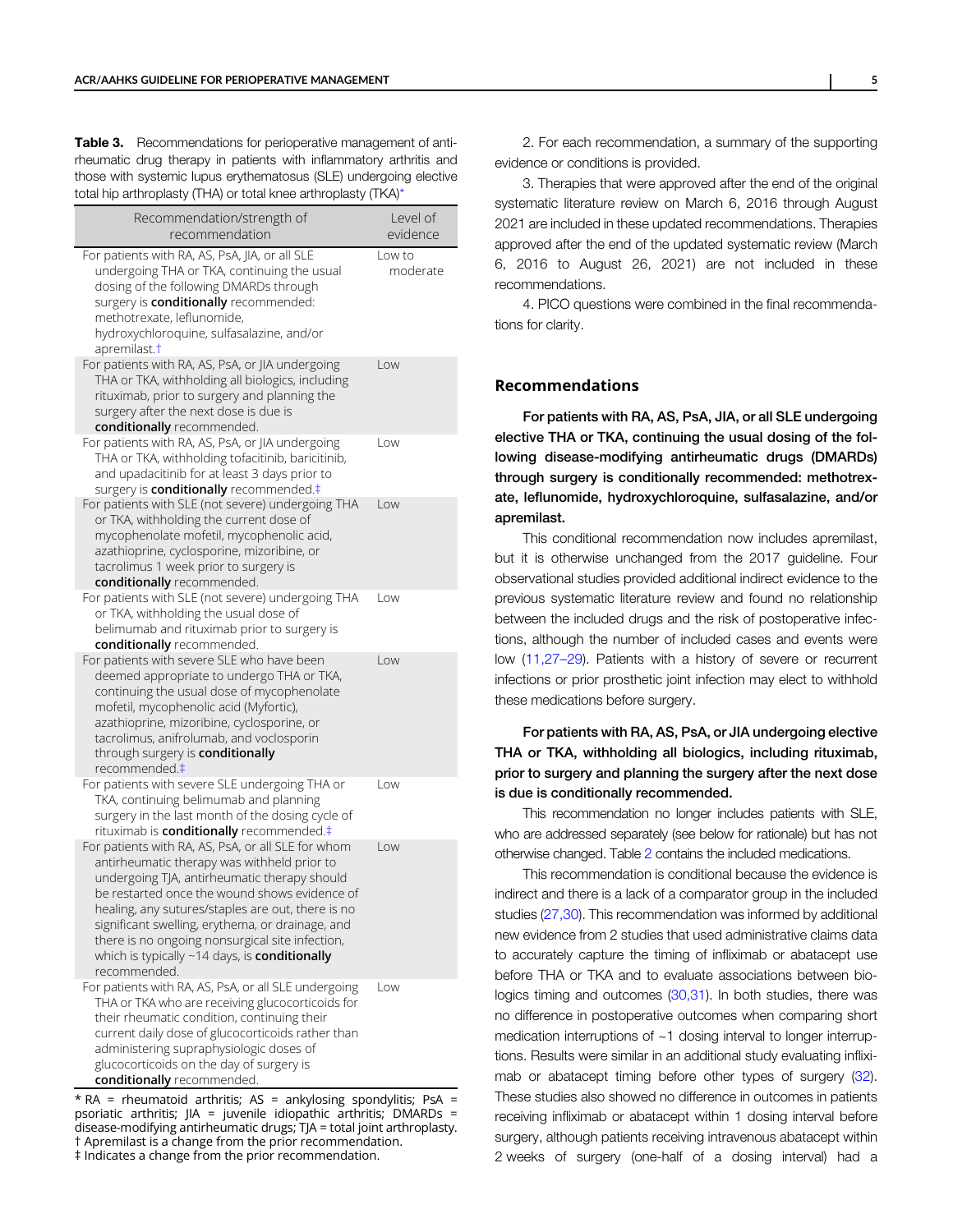numerically higher rate of adverse events that was not statistically significant [\(31](#page-9-0)).

Planning the surgery after the end of the dose interval was favored because active drug levels would be low. For example, for rituximab, dosed every 6 months, surgery should be planned during month 7, and for adalimumab, dosed every 2 weeks, surgery should be planned for week 3 (see Table [2](#page-3-0) for drug dosing intervals). Patients and their physicians might elect surgery within the dosing cycle if their symptoms from the operative joint are severe and the anticipated pain relief provided by surgery outweighs the possible risk of infection as may occur with advanced osteonecrosis. In addition, those patients whose disease has been challenging to control may also elect to continue their medications rather than risk loss of disease control, as this may occur when medications are withheld.

## For patients with RA, AS, PsA, or JIA undergoing THA or TKA, withholding tofacitinib, baricitinib, and upadacitinib for at least 3 days prior to surgery is conditionally recommended.

This conditional recommendation was changed from the prior guideline. For the previous guideline, while the short serum half-life of tofacitinib was known, concern for a longer duration of the immune effect prompted the recommendation to withhold tofacitinib for 7 days prior to surgery. The new recommendation was informed by trial data demonstrating rapid increases in disease activity after interrupting tofacitinib therapy, suggesting a rapid reversal of the immunosuppressive effects, so the recommendation was changed to withhold tofacitinib for 3 days prior to surgery [\(33\)](#page-9-0). The serum half-life of the newer JAK inhibitors is similar to that of tofacitinib. However, patients and their physicians might withhold JAK inhibitors for a longer period if a patient has a history of infections or a prior prosthetic joint infection. This recommendation does not pertain to the risk of a cardiac event or a venous thromboembolic event (VTE) potentially associated with JAK inhibitors.

## For patients with SLE (not severe) undergoing THA or TKA, withholding the current dose of mycophenolate mofetil, mycophenolic acid, azathioprine, cyclosporine, mizoribine, or tacrolimus 1 week prior to surgery is conditionally recommended.

This recommendation remains unchanged from the prior guideline. Patients with frequent flares or SLE that is difficult to control might continue their medications, but the majority could be followed up closely after surgery to address a flare.

## For patients with SLE (not severe) undergoing THA or TKA, withholding the usual dose of belimumab and rituximab prior to surgery is conditionally recommended.

This recommendation is unchanged from the prior guideline. Patients with SLE that is not severe would not be at risk for permanent organ damage should they flare. In addition, nonsevere SLE patients could be followed up closely after surgery, and an intervention could be made to treat a flare as needed. Patients with frequent flares or SLE that is difficult to control might choose

to continue their medications in a shared decision-making approach with their physicians, but the majority could be followed up closely after surgery to address a flare.

For patients with severe SLE (Table [1\)](#page-2-0) who have been deemed appropriate to undergo THA or TKA, continuing the usual dose of mycophenolate mofetil, mycophenolic acid (Myfortic), azathioprine, mizoribine, cyclosporine, or tacrolimus, anifrolumab, and voclosporin through surgery is conditionally recommended.

This recommendation has changed with the addition of anifrolumab and voclosporin, recently introduced medications for severe SLE. These medications should be continued through surgery. There were no new data available to update this recommendation, so the guidance reflects the concern about disease flares and the risk of organ damage in severe SLE that could be precipitated by medication withdrawal; although postoperative adverse events are linked to disease severity, they have not been clearly associated with medication use. As noted in the previous guideline, the patient's rheumatologist should be consulted regarding medication management. A patient with severe SLE who has been stable for >6 months or who has a history of recurrent or severe infections might discontinue the medications in the perioperative period.

## For patients with severe SLE undergoing THA or TKA, continuing belimumab and planning surgery in the last month of the dosing cycle of rituximab is conditionally recommended.

In the prior guideline, rituximab was included in the recommendations with other biologics, but increased use for SLE treatment, the long dosing interval for rituximab, and the indication of belimumab as therapy for severe SLE manifestations has informed this change. Surgery should be planned at the end of the dosing cycle, typically during month 5 or 6 for patients receiving rituximab every 6 months, and to avoid disruptions of therapy rather than wait longer, given the long dosing interval for rituximab. The panel noted that rituximab is used in SLE without an indication approved by the US Food and Drug Administration (FDA) but also noted that it has been included in SLE treatment guidelines [\(34](#page-9-0)). In addition, there is a risk of disease flares in patients with severe SLE with organ damage if therapy is interrupted. Situations such as prior severe infections and/or SLE that has been stable for >6 months might prompt the clinician to withhold rituximab for a longer period. Recent studies describe an increased risk of adverse events associated with SLE that appears to be more significant for THA than TKA, but there are no strong data to suggest that these outcomes are related to medication management [\(34](#page-9-0)–37).

This recommendation has changed since the prior guideline in part because of the additional indication for the use of belimumab in severe SLE including nephritis, as well as increased comfort with belimumab among clinicians and patients given its widespread use, low infection risk described in clinical trials, and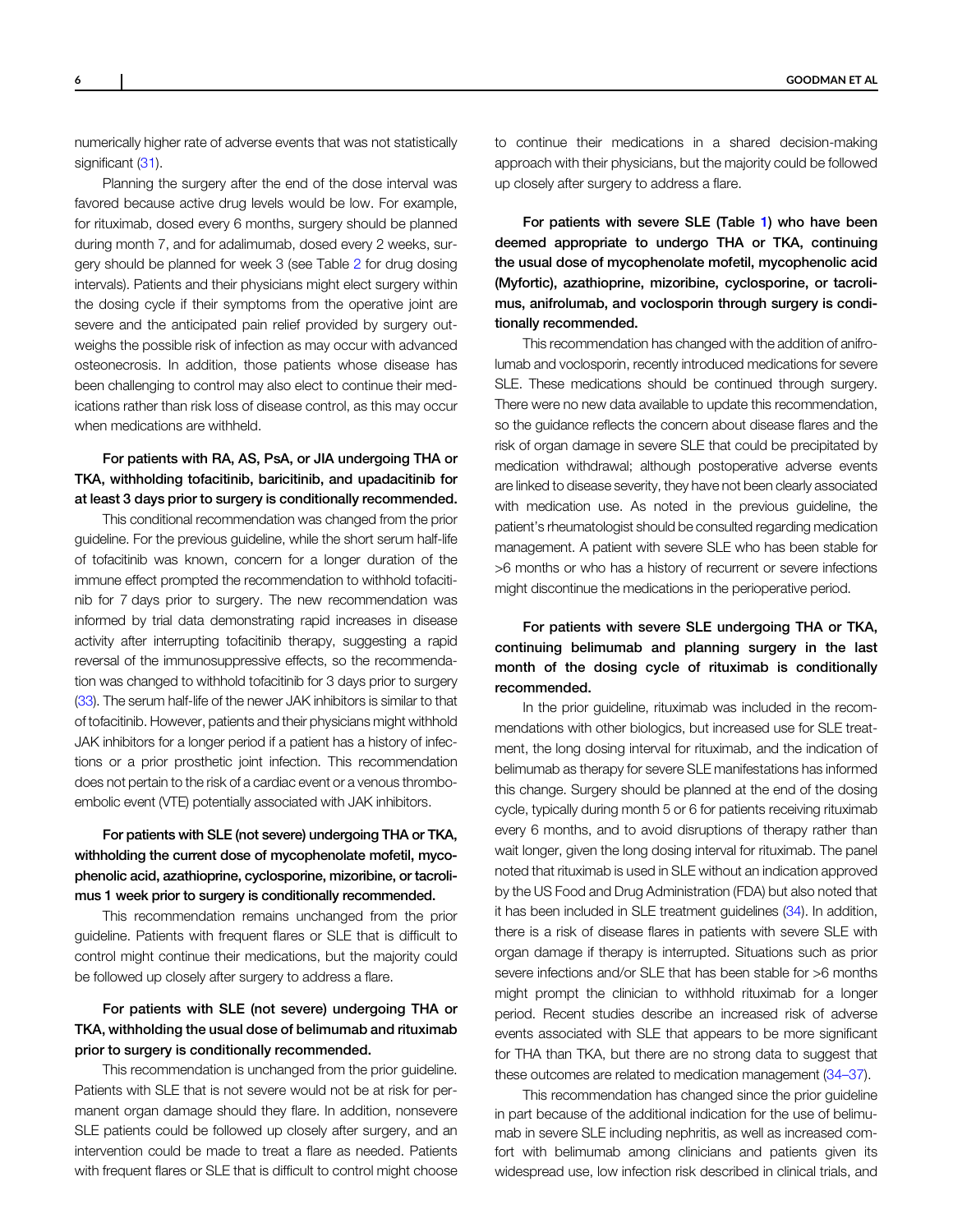inclusion in SLE treatment guidelines [\(34,38,39\)](#page-9-0). The panel remained concerned about disruptions of successful treatment regimens in patients with severe SLE given the potential for severe organ damage, although belimumab might be withheld in stable patients with a history of prior infections.

For patients with RA, AS, PsA, or all SLE for whom antirheumatic therapy was withheld prior to undergoing total joint arthroplasty, antirheumatic therapy should be restarted once the wound shows evidence of healing, any sutures/ staples are out, there is no significant swelling, erythema, or drainage, and there is no ongoing nonsurgical site infection, which is typically ~14 days after surgery, is conditionally recommended.

Drugs should be restarted based on the clinical status of the patient and the status of the healing wound. Although there was additional evidence to support this recommendation from the literature review, it was indirect and of very low quality across the critical outcomes. Patients with nonrheumatic diseases were included, or the study did not include a comparator group. In one study using a large Medicare data set, outcomes were better in patients who restarted infliximab within 4 weeks after surgery compared to those who restarted later, but the authors noted that this was likely because postoperative complications led to delays in restarting therapy ([30\)](#page-9-0).

Patients and their physicians might elect longer periods of not taking medication given a history of prior severe infections or a history of a prior prosthetic joint infection.

For patients with RA, AS, PsA, or all SLE undergoing THA or TKA who are receiving GCs for their rheumatic condition, continuing their current daily dose of GCs rather than administering supraphysiologic doses of GCs on the day of surgery is conditionally recommended.

This recommendation is unchanged from the previous guideline, with 2 new studies considered. One study found no significant association of supraphysiologic ("stress dose") GC doses with adverse events in SLE patients undergoing THA or TKA, but the sizes of the patient groups were small ([35\)](#page-9-0). Another study of 432 patients with RA who underwent THA and TKA concluded that patients with higher GC exposure were more likely to have hyperglycemia and other complications and that the risk of short-term complications is increased by 8.4% for every 10-mg increase in GC dose, and a lower cumulative GC dose was not associated with hypotension ([40](#page-9-0)). Exceptions to this recommendation are unchanged. However, wound healing may be affected by use of low-dose (<5 mg/day) GCs when the cumulative dose is high, which may also contribute to perioperative infection risk. This recommendation does not refer to patients with JIA who may have received GCs during childhood developmental stages or to patients receiving GCs to treat primary adrenal insufficiency or primary hypothalamic disease, all of whom may require supraphysiologic doses of GCs to maintain hemodynamic stability.

## **DISCUSSION**

We have updated the 2017 ACR/AAHKS guideline for the perioperative management of DMARDs, biologics, and GCs for adult patients with RA, SpA including AS and PsA, JIA, and SLE undergoing elective THA or TKA. This guideline is intended for use by clinicians and patients and balances the risk of flares of disease when medications are withheld versus infection risk attributed to the medications when they are continued. This update adds new medications introduced and reviews the studies published since the 2017 ACR/AAHKS guideline that have informed our recommendations. The scope of the guideline has not changed and addresses when to withhold and when to restart disease-modifying therapies, as well as perioperative GC management. Although we included patients in our Voting Panel, we did not reinstate the Patient Panel due to the risk associated with the COVID-19 pandemic, and because we thought it was unlikely that patients' priorities regarding the risk of flare versus the risk of infection would have changed. The updated medication list includes medications introduced to treat RA and SpA, including AS and PsA. We have included perioperative management recommendations for the recently introduced JAK-targeted therapies, baricitinib and upadacitinib, in addition to tofacitinib. We have included new management recommendations for the interleukin-17 (IL-17) blocking agent ixekizumab, the IL-23– blocking drug, guselkumab, and the novel synthetic DMARD apremilast. Anifrolumab, approved by the FDA on July 30, 2021, and voclosporin, approved January 22, 2021, were included in this guideline, although there is no information regarding their use in the perioperative period. They increase the risk of infection, and therefore the use of these medications in patients with severe SLE would merit review by the treating rheumatologist in consideration of surgery. The Voting Panel agreed with their inclusion via email voting.

This guideline is informed by cohort studies including pharmacoepidemiologic studies using large administrative databases. To our knowledge, there have been no randomized controlled trials since the publication of the prior ACR/AAHKS guideline in 2017, so much of the data supporting these recommendations remains largely indirect or of low quality. Similar to the last guideline, the major limitation remains the paucity of high-quality direct evidence regarding the added risk of infection from medication use at the time of THA or TKA; therefore, these recommendations continue to rely on indirect studies describing results in patients without rheumatic diseases or on assumptions or conclusions extrapolated from nonsurgical studies. An additional limitation of this guideline is the lack of participation from other orthopedic surgical specialties such as spine or foot and ankle. Moreover, our literature review focused only on THA and TKA, so concerns of other surgical specialists may have not been addressed by our focused assessment of THA and TKA. Therefore, we are unable to generalize our recommendations to rheumatic disease patients undergoing other orthopedic surgical procedures, as well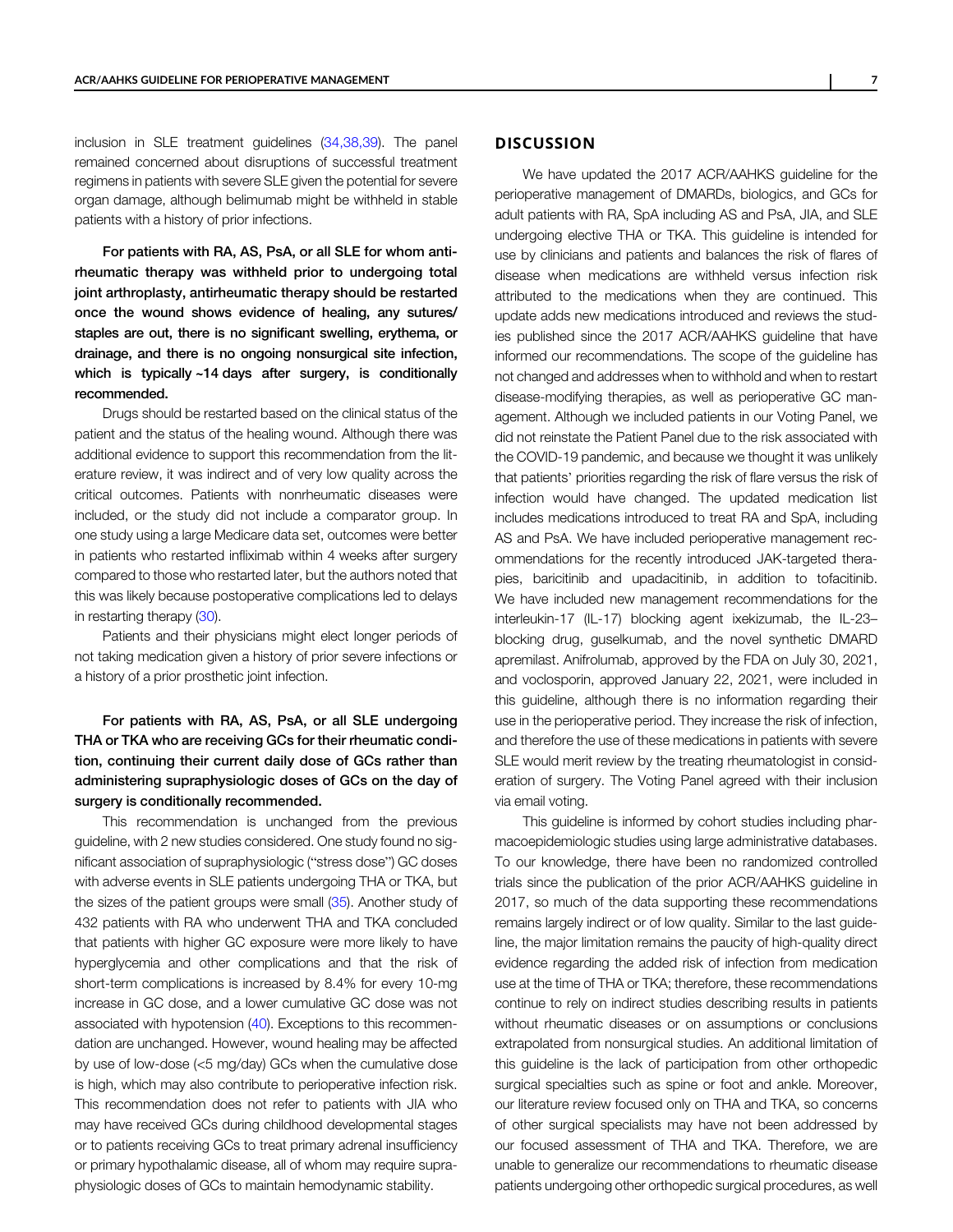as non-orthopedic surgery. However, the principles underlying our recommendations may provide a framework to apply in other surgical settings.

A strength of this guideline is the robust collaboration between orthopedic hip and knee surgeons and rheumatologists, as well as the inclusion of patients, epidemiologists, and specialists in infectious diseases who represent other stakeholders for this project. This multidisciplinary collaboration facilitated the uptake and dissemination of the prior guideline, and it is anticipated that these recommendations will be similarly distributed and used to guide busy clinicians and their patients at the time of THA and TKA. GRADE methodology supports consensusbased recommendations that can be reached based on lowquality evidence across the critical outcomes and transparently rates the strength of the recommendation as well as the quality of the evidence supporting the recommendation [\(24,41](#page-8-0)). Because most of the evidence informing this guideline is indirect and/or of low quality, all of the recommendations are conditional. Nonetheless, consensus of the Voting Panel was high. Four recommendations received 100% agreement, and none achieved <80% agreement.

This guideline does not address perioperative prophylaxis or treatment of VTEs or perioperative cardiac assessment, as these are addressed in several other focused publications. JAK inhibitors as a class carry an increased risk of VTE, which is a black box warning from the FDA, which more recently issued a warning regarding increased cardiovascular risk ([42\)](#page-9-0). Future research should address an assessment of the perioperative cardiac and VTE risks associated with JAK inhibitors and other factors such as disease activity for which there is no direct evidence.

Perioperative management of rituximab has been a challenge given the long dosing interval of 6 months and the recognized risk of severe infection linked to its use (43–[46](#page-9-0)). In this updated guideline, we have separated the perioperative use of rituximab in SLE from the perioperative management of rituximab in other diseases [\(46](#page-9-0)). Although rituximab has an FDA indication for RA, but not for SLE, the 2019 European Alliance of Associations for Rheumatology recommendations for the management of SLE include use of rituximab, providing an additional rationale for our change to separate the recommendations for RA and other rheumatic conditions from those for severe SLE [\(34\)](#page-9-0). Our recommendations are linked to drug dosing intervals given our assumption that the dosing interval reflects the period of immunosuppression; however, infection risk in patients treated with rituximab may be unrelated to the rituximab dosing interval and is increased in those with hypogammaglobulinemia ([47,48](#page-9-0)). Additional research is needed to increase understanding of the factors contributing to infection risk with rituximab therapy, such as duration of therapy or immunoglobulin levels at the time of surgery.

As previously, the recommendations that form this guideline are not treatment mandates. These recommendations will provide the backbone for a shared decision-making process

between patient and physician regarding perioperative medication management around the time of surgery. The previous Patient Panel provided critical insight into the priorities of patients around the time of THA and TKA and the importance of open discussion and consultation between the perioperative physician, the orthopedic surgeon, and the rheumatologist. One patient representative on the current Voting Panel noted the anxiety that patients experience around changes to their medication regimens and urged clinicians to be cognizant of this important issue. Although not all scenarios can be addressed in the scope of a document such as this guideline, the most common scenarios are included, and these recommendations should supplement the usual perioperative clinical assessment, risk benefit discussions, and management for clinical optimization prior to surgery.

We continue to support ongoing research to better inform perioperative management of medications used commonly in rheumatic diseases. While we have added to our information base regarding GC management and the timing of biologic infusion therapy, we still lack high-level data from randomized controlled trials to provide clearer answers to the important questions addressed in the guideline. Data concerning traditional synthetic DMARDs should be updated with randomized controlled trials, and data regarding perioperative management of biologics also needs more definitive study. Patients with rheumatic diseases have higher rates of concomitant metabolic syndrome and cardiac disease and may also be at potentially higher risk of perioperative cardiac and/or thromboembolic events. Therefore, consideration of the role of comorbidities and the interaction with antirheumatic therapy should also be pursued.

In summary, this guideline provides an update to the ACR/AAHKS 2017 guideline to provide clinicians and patients information about risks and benefits regarding management of perioperative antirheumatic medication to inform decisions prior to THA and TKA. We have updated our evidence base through our search of the current literature and assessed that information through the lens of our clinical expertise and the perspectives of the patients who have participated in this process. We acknowledge the gaps in our information base and intend to continue to fill those gaps as more research is available.

#### ACKNOWLEDGMENTS

We thank the ACR staff, including Regina Parker for assistance in coordinating the administrative aspects of the project and Cindy Force for assistance with manuscript preparation. We thank Janet Waters for her assistance in developing the literature search strategy as well as performing the initial literature search and update searches.

## AUTHOR CONTRIBUTIONS

All authors were involved in drafting the article or revising it critically for important intellectual content, and all authors approved the final version to be submitted for publication. Dr. Goodman had full access to all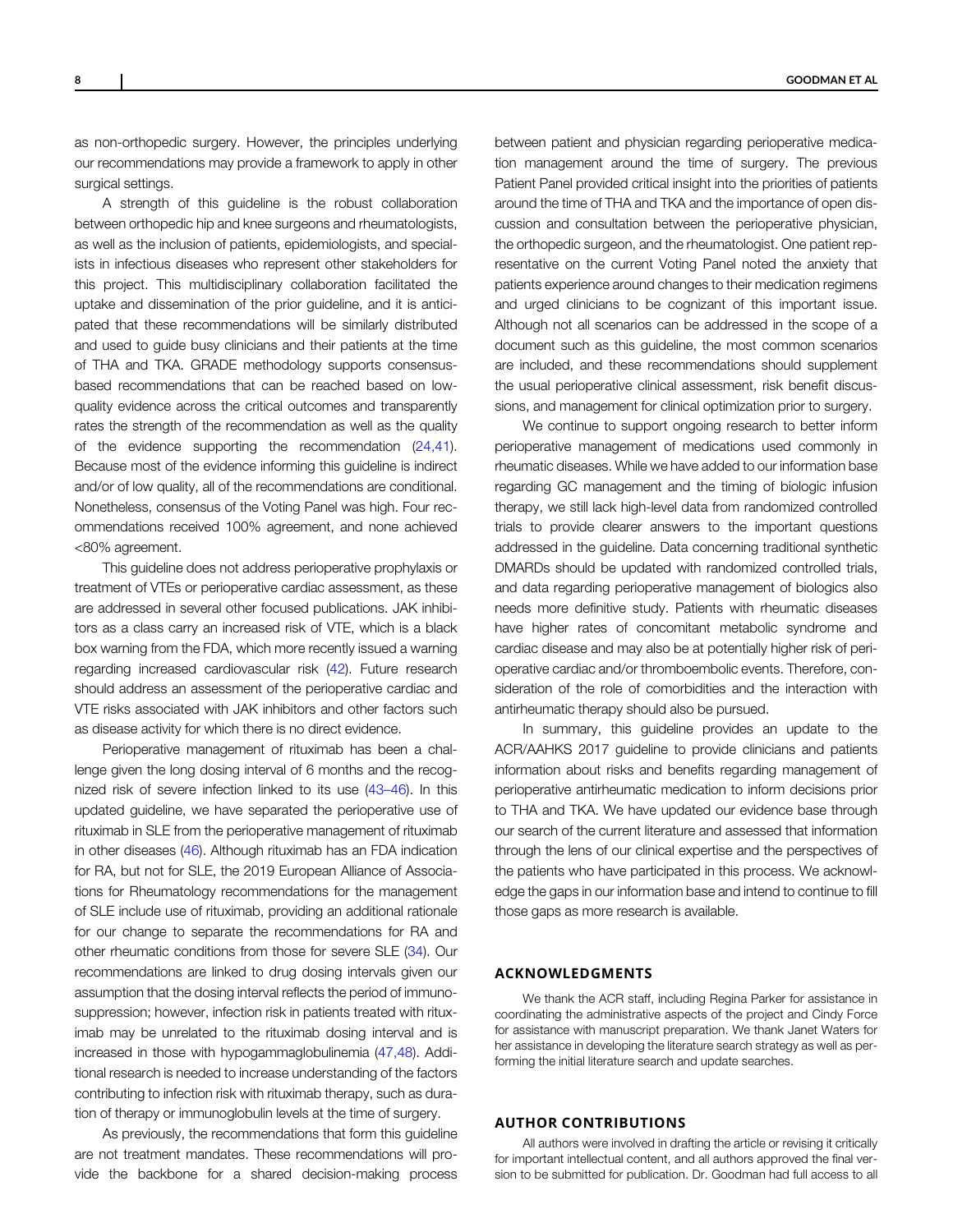<span id="page-8-0"></span>of the data in the study and takes responsibility for the integrity of the data and the accuracy of the data analysis.

Study conception and design. Goodman, Springer, Klatt, Russell, Sah, Abdel, Johnson, Turner, Yates, Singh.

Acquisition of data. Goodman, Springer, George, Klatt, MacKenzie, Sah, Abdel, Johnson, Mandl, Sculco, Turgunbaev, Yates, Singh.

Analysis and interpretation of data. Goodman, Springer, Chen, Davis, Fernandez, Figgie, Finlayson, George, Giles, Gilliland, Klatt, MacKenzie, Michaud, Miller, Russell, Sah, Abdel, Johnson, Turgunbaev, Yates, Singh.

## **REFERENCES**

- 1. Choi YM, Debbaneh M, Weinberg JM, Yamauchi PS, van Voorhees AS, Armstrong AW, et al. From the medical board of the National Psoriasis Foundation: perioperative management of systemic immunomodulatory agents in patients with psoriasis and psoriatic arthritis. J Am Acad Dermatol 2016;75:798–805.e7.
- 2. Strand V, Singh JA. Improved health-related quality of life with effective disease-modifying antirheumatic drugs: evidence from randomized controlled trials. Am J Manag Care 2007;13 Suppl 9:237.
- 3. Tung K, Lee Y, Lin C, Lee C, Lin M, Wei JC. Opposing trends in total knee and hip arthroplasties for patients with rheumatoid arthritis vs. the general Population: a 14-year retrospective study in Taiwan. Front Med 2021;8:502.
- 4. Mertelsmann-Voss C, Lyman S, Pan TJ, Goodman S, Figgie MP, Mandl LA. Arthroplasty rates are increased among US patients with systemic lupus erythematosus: 1991–2005. J Rheumatol 2014;41: 867–74.
- 5. Nikiphorou E, Carpenter L, Morris S, Macgregor AJ, Dixey J, Kiely P, et al. Hand and foot surgery rates in rheumatoid arthritis have declined from 1986 to 2011, but large-joint replacement rates remain unchanged: results from two UK inception cohorts. Arthritis Rheumatol 2014;66:1081–9.
- 6. Richter MD, Crowson CS, Matteson EL, Makol A. Orthopedic surgery among patients with rheumatoid arthritis: a population-based study to identify risk factors, sex differences, and time trends. Arthritis Care Res (Hoboken) 2018;70:1546–50.
- 7. Ward MM. Risk of total knee arthroplasty in young and middle-aged adults with ankylosing spondylitis. Clin Rheumatol 2018;37:3431–3.
- 8. Ravi B, Croxford R, Hollands S, Paterson JM, Bogoch E, Kreder H, et al. Increased risk of complications following total joint arthroplasty in patients with rheumatoid arthritis. Arthritis Rheumatol 2014;66: 254–63.
- 9. Richardson SS, Kahlenberg CA, Goodman SM, Russell LA, Sculco TP, Sculco PK, et al. Inflammatory arthritis is a risk factor for multiple complications after total hip arthroplasty: a population-based comparative study of 68,348 patients. J Arthroplasty 2019;34:1150– 4.e2.
- 10. Goodman SM, Miller AS, Turgunbaev M, Guyatt G, Yates A, Springer B, et al. Clinical practice guidelines: incorporating input from a patient panel. Arthritis Care Res (Hoboken) 2017;69:1125–30.
- 11. Goodman SM, Bykerk VP, DiCarlo E, Cummings RW, Donlin LT, Orange DE, et al. Flares in patients with rheumatoid arthritis after total hip and total knee arthroplasty: rates, characteristics, and risk factors. J Rheumatol 2018;45:604–11.
- 12. Goodman SM, Mirza SZ, DiCarlo EF, Pearce-Fisher D, Zhang M, Mehta B, et al. Rheumatoid arthritis flares after total hip and total knee arthroplasty: outcomes at one year. Arthritis Care Res (Hoboken) 2020;72:925–32.
- 13. Au K, Reed G, Curtis JR, Kremer JM, Greenberg JD, Strand V, et al. High disease activity is associated with an increased risk of infection in patients with rheumatoid arthritis. Ann Rheum Dis 2011;70:785–91.
- 14. Doran MF, Crowson CS, Pond GR, O'Fallon WM, Gabriel SE. Predictors of infection in rheumatoid arthritis. Arthritis Rheum 2002;46: 2294–300.
- 15. Cordtz RL, Zobbe K, Højgaard P, Kristensen LE, Overgaard S, Odgaard A, et al. Predictors of revision, prosthetic joint infection and mortality following total hip or total knee arthroplasty in patients with rheumatoid arthritis: a nationwide cohort study using Danish healthcare registers. Ann Rheum Dis 2018;77:281.
- 16. Ward MM. Increased rates of both knee and hip arthroplasties in older patients with ankylosing spondylitis. J Rheumatol 2019;46:31–7.
- 17. Salmon JE, Roman MJ. Subclinical atherosclerosis in rheumatoid arthritis and systemic lupus erythematosus. Am J Med 2008;121 Suppl 1:3.
- 18. Lin JA, Liao CC, Lee YJ, Wu CH, Huang WQ, Chen TL. Adverse outcomes after major surgery in patients with systemic lupus erythematosus: a nationwide population-based study. Ann Rheum Dis 2014;73: 1646–51.
- 19. Jacobs JJ, Mont MA, Bozic KJ, Della Valle CJ, Goodman SB, Lewis CG, et al. American Academy of Orthopaedic Surgeons clinical practice guideline on: preventing venous thromboembolic disease in patients undergoing elective hip and knee arthroplasty. J Bone Joint Surg Am 2012;94:746–7.
- 20. Falck-Ytter Y, Francis CW, Johanson NA, Curley C, Dahl OE, Schulman S, et al. Prevention of VTE in orthopedic surgery patients: antithrombotic therapy and prevention of thrombosis, 9th ed: American College of Chest Physicians evidence-based clinical practice guidelines. Chest 2012;141 Suppl:e278S–e325S.
- 21. Fleisher LA, Beckman JA, Brown KA, Calkins H, Chaikof EL, Fleischmann KE, et al. 2009 ACCF/AHA focused update on perioperative beta blockade incorporated into the ACC/AHA 2007 guidelines on perioperative cardiovascular evaluation and care for noncardiac surgery: a report of the American College of Cardiology Foundation/American Heart Association task force on practice guidelines. Circulation 2009;120:e169–276.
- 22. American College of Cardiology Foundation/American Heart Association Task Force on Practice Guidelines, American Society of Echocardiography, American Society of Nuclear Cardiology, Heart Rhythm Society, Society of Cardiovascular Anesthesiologists, Society for Cardiovascular Angiography and Interventions, et al. 2009 ACCF/AHA focused update on perioperative beta blockade incorporated into the ACC/AHA 2007 guidelines on perioperative cardiovascular evaluation and care for noncardiac surgery. J Am Coll Cardiol 2009;54: e13–e118.
- 23. Alonso-Coello P, Schünemann HJ, Moberg J, Brignardello-Petersen R, Akl EA, Davoli M, et al. GRADE evidence to decision (EtD) frameworks: a systematic and transparent approach to making well informed healthcare choices. 1: Introduction. BMJ 2016;353: i2016.
- 24. Andrews JC, Schünemann HJ, Oxman AD, Pottie K, Meerpohl JJ, Coello PA, et al. GRADE guidelines: 15. going from evidence to recommendation-determinants of a recommendation's direction and strength. J Clin Epidemiol 2013;66:726–35.
- 25. Brouwers MC, Kho ME, Browman GP, Burgers JS, Cluzeau F, Feder G, et al. AGREE II: advancing guideline development, reporting and evaluation in health care. CMAJ 2010;182:E839–42.
- 26. Goodman SM, Springer B, Guyatt G, Abdel MP, Dasa V, George M, et al. 2017 American College of Rheumatology/American Association of Hip and Knee Surgeons guideline for the perioperative management of antirheumatic medication in patients with rheumatic diseases undergoing elective total hip or total knee arthroplasty. Arthritis Rheumatol 2017;69:1538–51.
- 27. Hernigou P, Dubory A, Potage D, Roubineau F, Flouzat-Lachaniette CH. Outcome of knee revisions for osteoarthritis and inflammatory arthritis with postero-stabilized arthroplasties: a mean